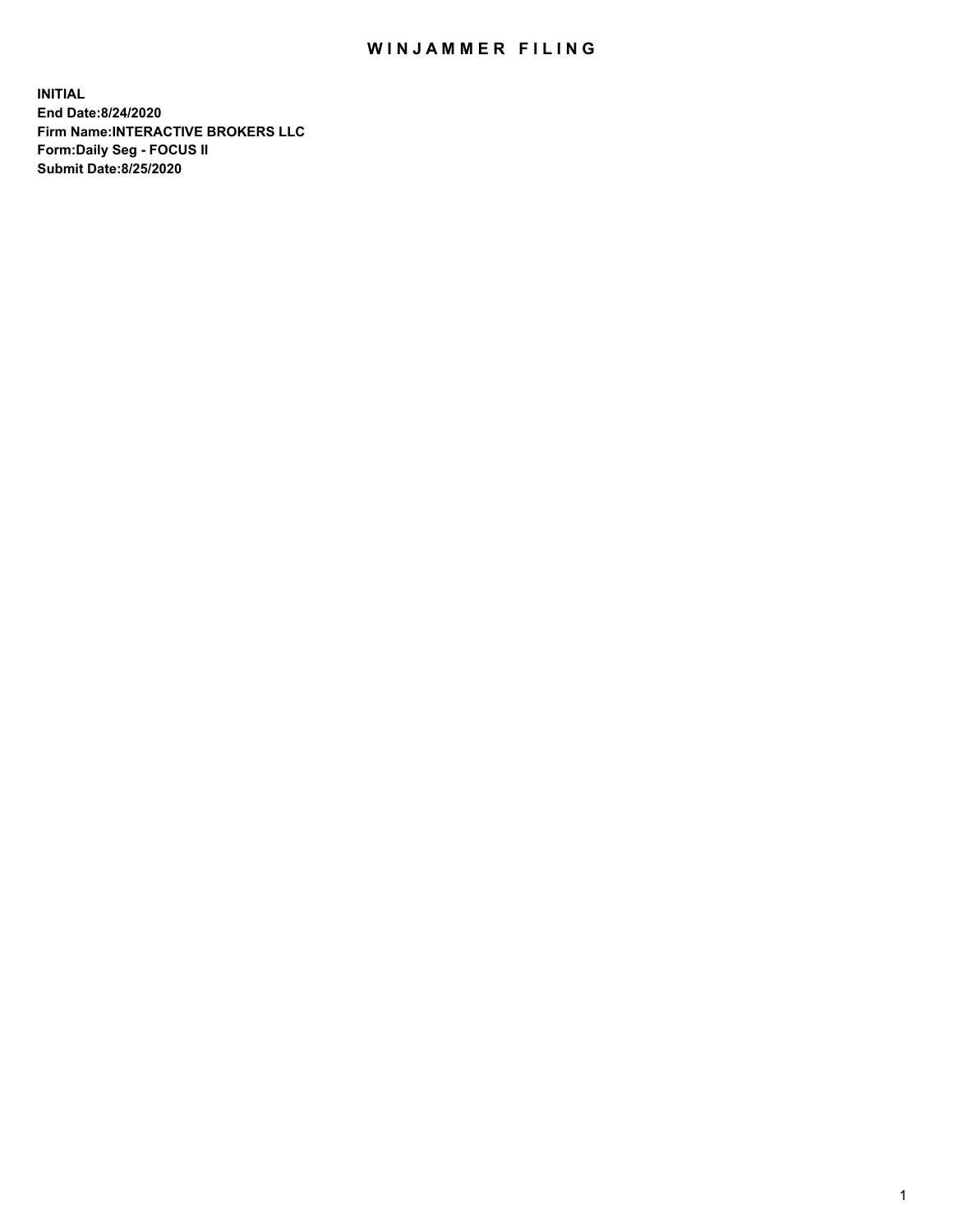**INITIAL End Date:8/24/2020 Firm Name:INTERACTIVE BROKERS LLC Form:Daily Seg - FOCUS II Submit Date:8/25/2020 Daily Segregation - Cover Page**

| Name of Company                                                                                                                                                                                                                                                                                                                | <b>INTERACTIVE BROKERS LLC</b>                                                   |
|--------------------------------------------------------------------------------------------------------------------------------------------------------------------------------------------------------------------------------------------------------------------------------------------------------------------------------|----------------------------------------------------------------------------------|
| <b>Contact Name</b>                                                                                                                                                                                                                                                                                                            | James Menicucci                                                                  |
| <b>Contact Phone Number</b>                                                                                                                                                                                                                                                                                                    | 203-618-8085                                                                     |
| <b>Contact Email Address</b>                                                                                                                                                                                                                                                                                                   | jmenicucci@interactivebrokers.c<br>om                                            |
| FCM's Customer Segregated Funds Residual Interest Target (choose one):<br>a. Minimum dollar amount: ; or<br>b. Minimum percentage of customer segregated funds required:% ; or<br>c. Dollar amount range between: and; or<br>d. Percentage range of customer segregated funds required between:% and%.                         | <u>0</u><br>$\overline{\mathbf{0}}$<br>155,000,000 245,000,000<br>0 <sub>0</sub> |
| FCM's Customer Secured Amount Funds Residual Interest Target (choose one):<br>a. Minimum dollar amount: ; or<br>b. Minimum percentage of customer secured funds required:% ; or<br>c. Dollar amount range between: and; or<br>d. Percentage range of customer secured funds required between:% and%.                           | <u>0</u><br>$\overline{\mathbf{0}}$<br>80,000,000 120,000,000<br>0 <sub>0</sub>  |
| FCM's Cleared Swaps Customer Collateral Residual Interest Target (choose one):<br>a. Minimum dollar amount: ; or<br>b. Minimum percentage of cleared swaps customer collateral required:% ; or<br>c. Dollar amount range between: and; or<br>d. Percentage range of cleared swaps customer collateral required between:% and%. | <u>0</u><br>$\underline{\mathbf{0}}$<br>0 <sub>0</sub><br>0 <sub>0</sub>         |

Attach supporting documents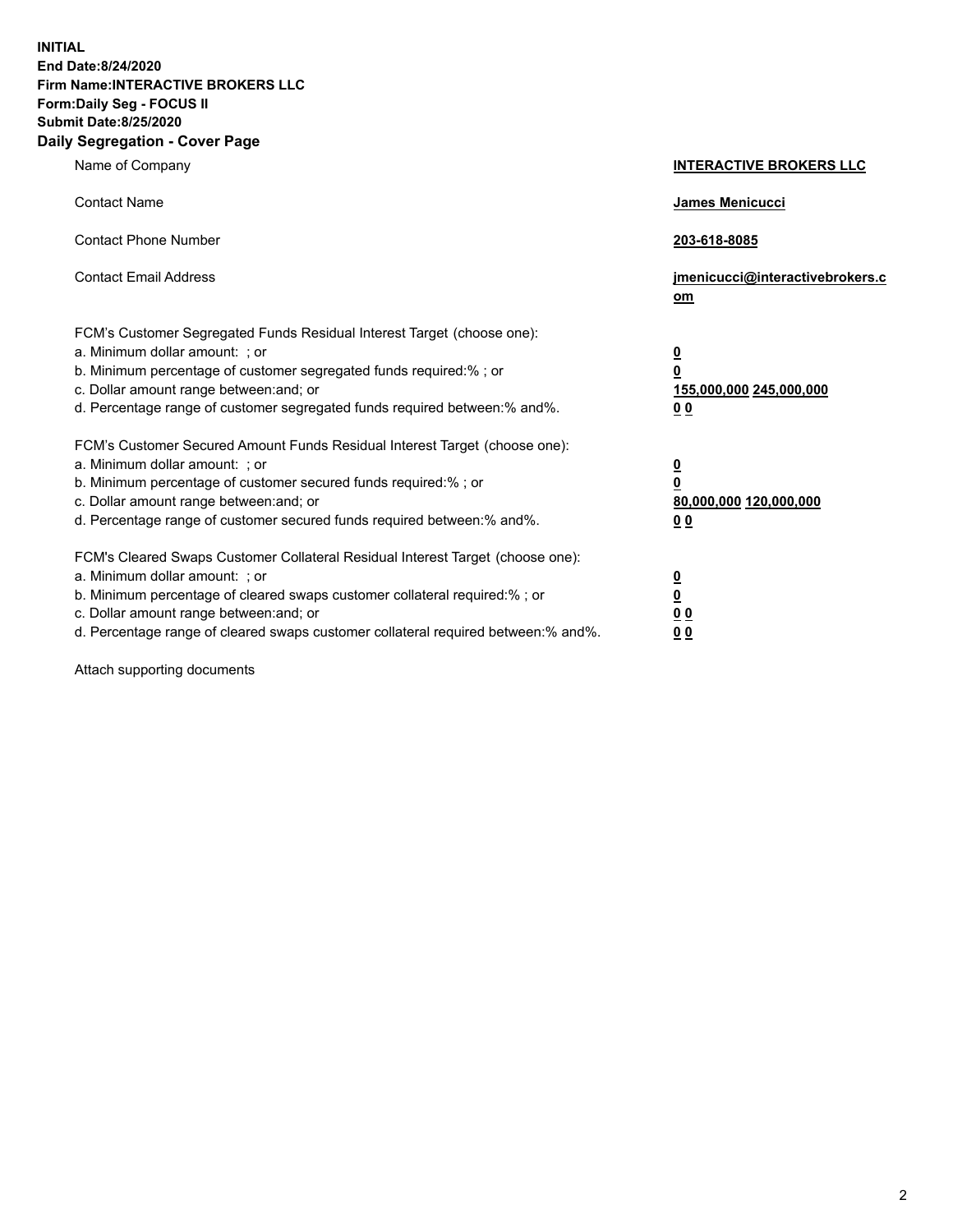**INITIAL End Date:8/24/2020 Firm Name:INTERACTIVE BROKERS LLC Form:Daily Seg - FOCUS II Submit Date:8/25/2020 Daily Segregation - Secured Amounts**

|     | Daily Segregation - Secureu Amounts                                                         |                               |
|-----|---------------------------------------------------------------------------------------------|-------------------------------|
|     | Foreign Futures and Foreign Options Secured Amounts                                         |                               |
|     | Amount required to be set aside pursuant to law, rule or regulation of a foreign            | $0$ [7305]                    |
|     | government or a rule of a self-regulatory organization authorized thereunder                |                               |
| 1.  | Net ledger balance - Foreign Futures and Foreign Option Trading - All Customers             |                               |
|     | A. Cash                                                                                     | 623,038,644 [7315]            |
|     | B. Securities (at market)                                                                   | $0$ [7317]                    |
| 2.  | Net unrealized profit (loss) in open futures contracts traded on a foreign board of trade   | 3,515,336 [7325]              |
| 3.  | Exchange traded options                                                                     |                               |
|     | a. Market value of open option contracts purchased on a foreign board of trade              | 2,900,003 [7335]              |
|     | b. Market value of open contracts granted (sold) on a foreign board of trade                | -1,395,598 [7337]             |
| 4.  | Net equity (deficit) (add lines 1. 2. and 3.)                                               | 628,058,385 [7345]            |
| 5.  | Account liquidating to a deficit and account with a debit balances - gross amount           | 6,219 [7351]                  |
|     | Less: amount offset by customer owned securities                                            | 0 [7352] 6,219 [7354]         |
| 6.  | Amount required to be set aside as the secured amount - Net Liquidating Equity              | 628,064,604 [7355]            |
|     | Method (add lines 4 and 5)                                                                  |                               |
| 7.  | Greater of amount required to be set aside pursuant to foreign jurisdiction (above) or line | 628,064,604 [7360]            |
|     | 6.                                                                                          |                               |
|     | FUNDS DEPOSITED IN SEPARATE REGULATION 30.7 ACCOUNTS                                        |                               |
| 1.  | Cash in banks                                                                               |                               |
|     | A. Banks located in the United States                                                       | 111,665,438 [7500]            |
|     | B. Other banks qualified under Regulation 30.7                                              | 0 [7520] 111,665,438 [7530]   |
| 2.  | <b>Securities</b>                                                                           |                               |
|     | A. In safekeeping with banks located in the United States                                   | 479,927,600 [7540]            |
|     | B. In safekeeping with other banks qualified under Regulation 30.7                          | 0 [7560] 479,927,600 [7570]   |
| 3.  | Equities with registered futures commission merchants                                       |                               |
|     | A. Cash                                                                                     | $0$ [7580]                    |
|     | <b>B.</b> Securities                                                                        | $0$ [7590]                    |
|     | C. Unrealized gain (loss) on open futures contracts                                         | $0$ [7600]                    |
|     | D. Value of long option contracts                                                           | $0$ [7610]                    |
|     | E. Value of short option contracts                                                          | 0 [7615] 0 [7620]             |
| 4.  | Amounts held by clearing organizations of foreign boards of trade                           |                               |
|     | A. Cash                                                                                     | $0$ [7640]                    |
|     | <b>B.</b> Securities                                                                        | $0$ [7650]                    |
|     | C. Amount due to (from) clearing organization - daily variation                             | $0$ [7660]                    |
|     | D. Value of long option contracts                                                           | $0$ [7670]                    |
|     | E. Value of short option contracts                                                          | 0 [7675] 0 [7680]             |
| 5.  | Amounts held by members of foreign boards of trade                                          |                               |
|     | A. Cash                                                                                     | 155,590,750 [7700]            |
|     | <b>B.</b> Securities                                                                        | $0$ [7710]                    |
|     | C. Unrealized gain (loss) on open futures contracts                                         | 4,814,252 [7720]              |
|     | D. Value of long option contracts                                                           | 2,900,003 [7730]              |
|     | E. Value of short option contracts                                                          | -1,395,598 [7735] 161,909,407 |
|     |                                                                                             | $[7740]$                      |
| 6.  | Amounts with other depositories designated by a foreign board of trade                      | $0$ [7760]                    |
| 7.  | Segregated funds on hand                                                                    | $0$ [7765]                    |
| 8.  | Total funds in separate section 30.7 accounts                                               | 753,502,445 [7770]            |
| 9.  | Excess (deficiency) Set Aside for Secured Amount (subtract line 7 Secured Statement         | 125,437,841 [7380]            |
|     | Page 1 from Line 8)                                                                         |                               |
| 10. | Management Target Amount for Excess funds in separate section 30.7 accounts                 | 80,000,000 [7780]             |
| 11. | Excess (deficiency) funds in separate 30.7 accounts over (under) Management Target          | 45,437,841 [7785]             |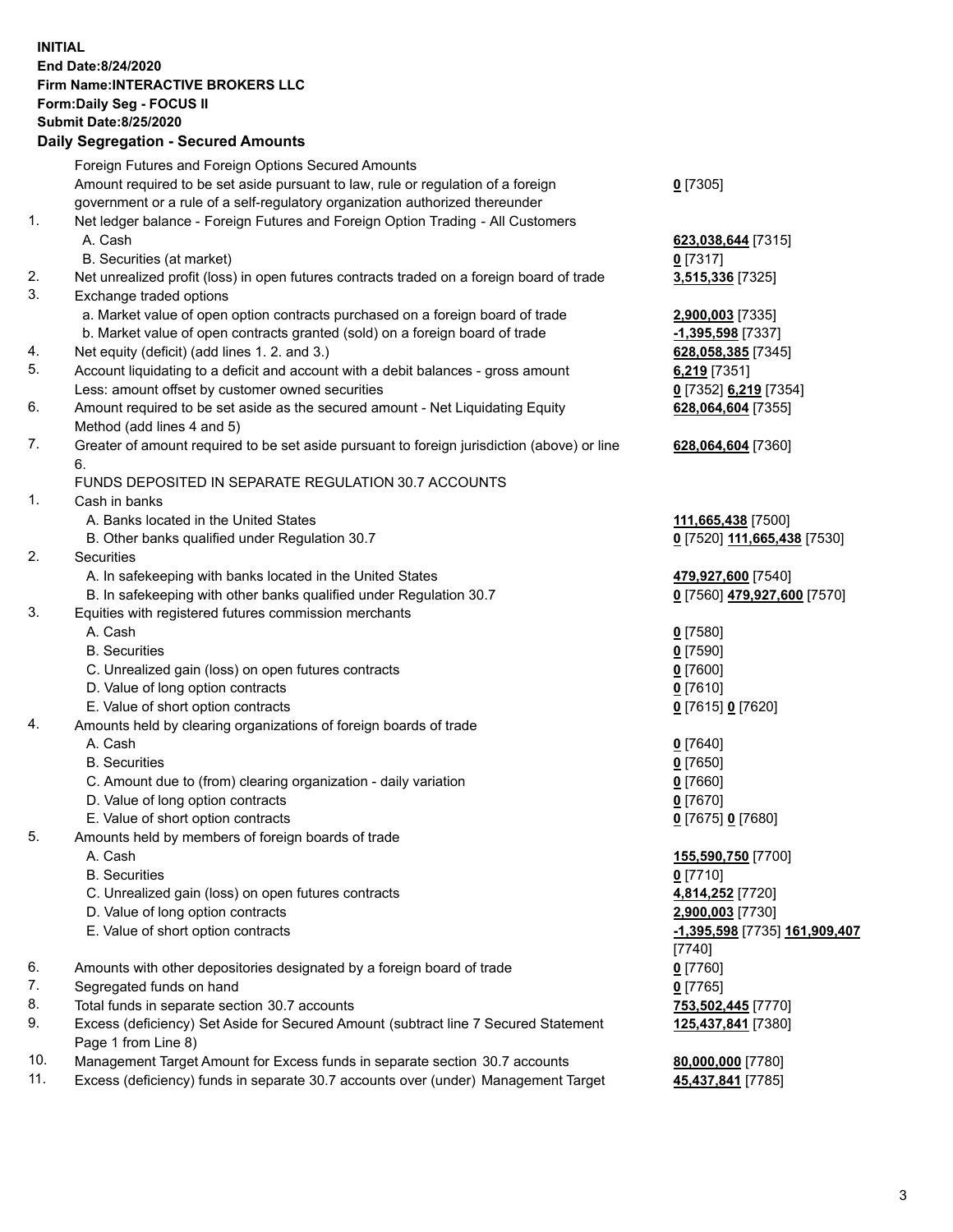**INITIAL End Date:8/24/2020 Firm Name:INTERACTIVE BROKERS LLC Form:Daily Seg - FOCUS II Submit Date:8/25/2020 Daily Segregation - Segregation Statement** SEGREGATION REQUIREMENTS(Section 4d(2) of the CEAct) 1. Net ledger balance A. Cash **5,518,586,890** [7010] B. Securities (at market) **0** [7020] 2. Net unrealized profit (loss) in open futures contracts traded on a contract market **-49,358,462** [7030] 3. Exchange traded options A. Add market value of open option contracts purchased on a contract market **298,228,283** [7032] B. Deduct market value of open option contracts granted (sold) on a contract market **-252,919,155** [7033] 4. Net equity (deficit) (add lines 1, 2 and 3) **5,514,537,556** [7040] 5. Accounts liquidating to a deficit and accounts with debit balances - gross amount **6,156,980** [7045] Less: amount offset by customer securities **0** [7047] **6,156,980** [7050] 6. Amount required to be segregated (add lines 4 and 5) **5,520,694,536** [7060] FUNDS IN SEGREGATED ACCOUNTS 7. Deposited in segregated funds bank accounts A. Cash **1,186,311,187** [7070] B. Securities representing investments of customers' funds (at market) **2,426,779,680** [7080] C. Securities held for particular customers or option customers in lieu of cash (at market) **0** [7090] 8. Margins on deposit with derivatives clearing organizations of contract markets A. Cash **6,403,038** [7100] B. Securities representing investments of customers' funds (at market) **2,065,621,893** [7110] C. Securities held for particular customers or option customers in lieu of cash (at market) **0** [7120] 9. Net settlement from (to) derivatives clearing organizations of contract markets **-8,465,698** [7130] 10. Exchange traded options A. Value of open long option contracts **298,079,547** [7132] B. Value of open short option contracts **-252,921,521** [7133] 11. Net equities with other FCMs A. Net liquidating equity **0** [7140] B. Securities representing investments of customers' funds (at market) **0** [7160] C. Securities held for particular customers or option customers in lieu of cash (at market) **0** [7170] 12. Segregated funds on hand **0** [7150] 13. Total amount in segregation (add lines 7 through 12) **5,721,808,126** [7180] 14. Excess (deficiency) funds in segregation (subtract line 6 from line 13) **201,113,590** [7190] 15. Management Target Amount for Excess funds in segregation **155,000,000** [7194] **46,113,590** [7198]

16. Excess (deficiency) funds in segregation over (under) Management Target Amount Excess